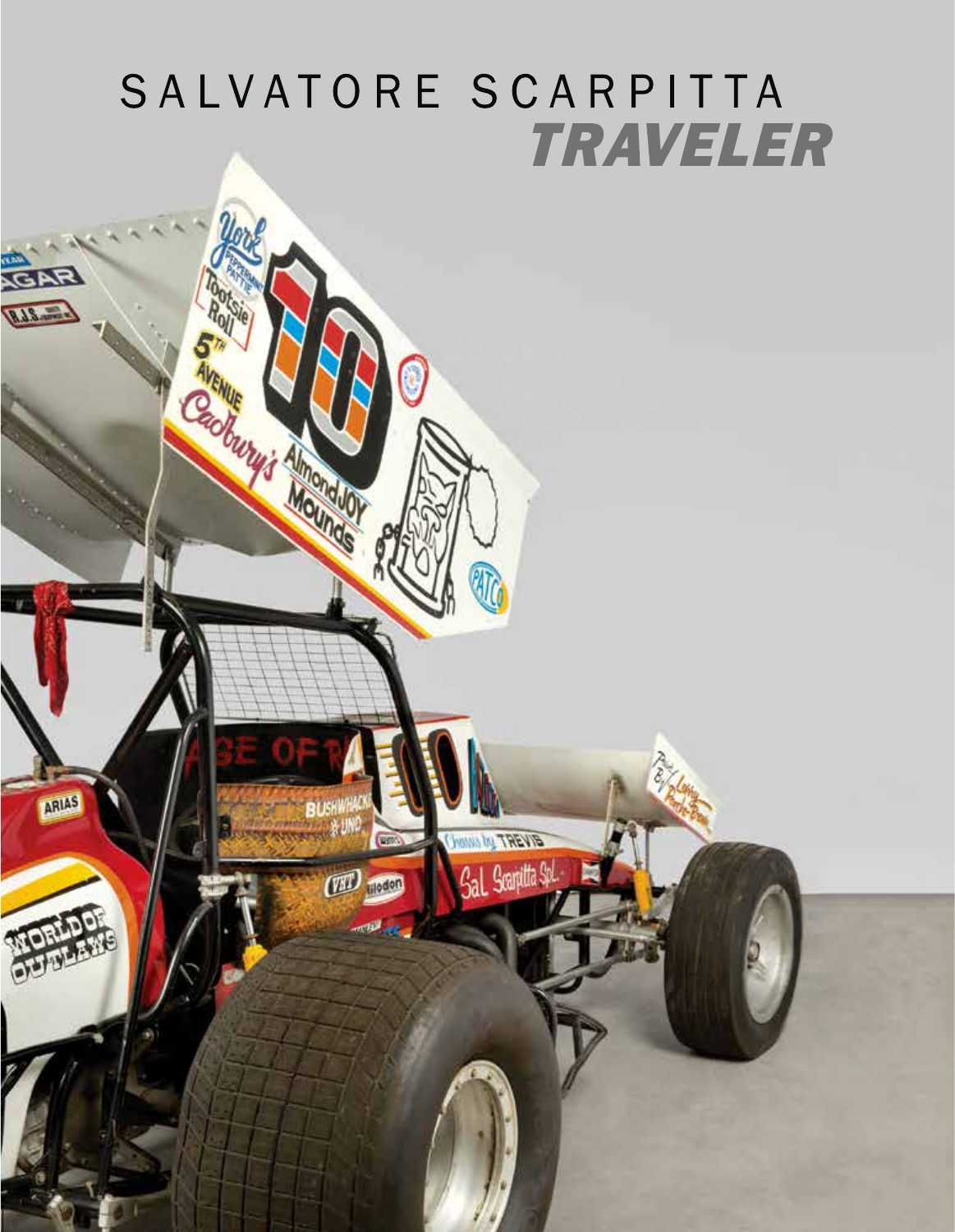singular figure in postwar American A art, Salvatore Scarpitta (1919-2007) traversed a wide terrain, crossing the presumed borders between painting and sculpture, abstraction and realism, art and everyday experience. Born in New York and raised in Los Angeles, Scarpitta began his career in Rome after the Second World War and completed it on the dirt-track speedways of rural Pennsylvania and Maryland. Focusing on his shaped and wrapped canvases, race cars, and sleds, *Salvatore Scarpitta: Traveler* illuminates themes that preoccupied the artist throughout his life: risk, movement, death, and rebirth. As this adventurous body of work attests, Scarpitta was unafraid to go wherever his ideas led. In his words, "Art has no particular resting place . . . it travels where it is needed."1

Driving Scarpitta's art forward through its many iterations was a persistent desire to "introduce into the art experience the life experience."2 His first radical breakthrough came in 1957 with his socalled Extramurals: three-dimensional "paintings" made by wrapping fabric around stretcher bars or panels, and sometimes incorporating wire armature (fig. 1 and back cover). Scarpitta's aim was to "make my painting real . . . to make it terribly physical."3 Challenging the picture plane and forcing the canvas out of its traditional role as neutral support, he tore up old works and used the material to produce a new form of expression. Scarpitta also employed unconventional items such as swaddling, medical bandages, and straps. With their wound-like slits and bandaged surfaces, these works reflect the trauma of World War II. Scarpitta resided in Italy from 1936 to 1958 and experienced the disasters of Fascism and war firsthand. After the fall of Mussolini in 1943, he fled with his first wife, Clotilde Puntieri, an Italian Jew, into the Apennine Mountains. They remained in hiding for almost a year, living among escaped prisoners of war and aiding the Italian Resistance. There is rupture and tension in the Extramurals but also a

sense of buried vitality. Their bulges and ripples evoke the contours of a living body but, viewed closely, the undulating surfaces appear frozen—or, as an early reviewer observed, "mummified"4—in applications of resin and paint.



Fig. 1: Ponte S. Felice, 1958. Collection of Ruth and Theodore Baum. Photo by Cathy Carver

Scarpitta's art in the 1960s continues to allude to the body and mortality, but references the risks of car racing rather than war. By this time, Scarpitta was living in New York, having returned to the United States in 1958. As a boy in Los Angeles, he had been a regular spectator at the notoriously treacherous Legion Ascot Speedway, where he marveled at the feats of the drivers and mourned those who perished. Now, as an adult attending races again, he began using car parts, such as exhaust pipes and safety belts, in his paintings (fig. 2). Incorporating these objects, some of which he scavenged from fatal wrecks, was his way of "trying to extend the lives of those young guys that had burned up."5 As with his earlier work, the car-part paintings are cut and bruised, bandaged and bound. In contrast to the Extramurals' muted monochrome, however, many employ combinations of red and yellow, the hot hues signaling both the danger of the track and the contradictory joyfulness of the drivers' pursuit.

The artist's reignited passion for racing soon led him to abandon abstraction for a radical realism. Between 1964 and 1969, Scarpitta created six full-scale vehicles. The first, *Rajo Jack Spl*, 1964 (Galleria Civica d'Arte Moderna e Contemporanea, Turin, not on view), is a replica of a car once driven by Dewey "Rajo Jack" Gatson (1905–1956), a pioneering African-American driver. Copied from a photograph, *Rajo Jack Spl* was made almost entirely by hand, some parts carved from wood. For the subsequent vehicles, Scarpitta began with existing antique components, which he rehabilitated and augmented with newly fabricated parts. Several cars were even rendered fully functional, though intended for gallery display. The last to be completed and the only example the artist deliberately left unfinished, *Sal Cragar*, 1969 (figs. 3 and 4), is an elegiac, austere shell of a car.6 Scarpitta likened his automobiles to "suit[s] of armor," strongly associating them with the men who drove and sometimes died in them.<sup>7</sup> He did not aspire to showroom perfection, preferring them to appear "alive" and "human," displaying signs of wear and tear. "I felt the cars were an extension of those people. . . . I don't consider my cars restored vehicles at all."8

In 1986, Scarpitta further merged his art with life by taking the extraordinary step of establishing his own sprint car team. The car that became *Trevis Race Car (Sal Gambler Special)*, 1985 (cover), played a crucial role in this transition. Scarpitta purchased it from driver Gregory O'Neill in 1985. Their ensuing friendship led the artist deeper into the world of sprint car racing, emboldening him to field a competitive team the following season, with O'Neill as driver and Leo Castelli, the artist's longtime gallerist, as primary sponsor. Scarpitta saw car racing and art making as closely aligned both are about risk, instincts, and "constant renewal."9 He embraced sprint car racing in particular for its rough-and-tumble, homegrown nature. Unlike Formula and Indy cars, sprint cars



Fig. 2: Racer's Pillow, 1963. Whitney Museum of American Art, New York; bequest of B.H. Friedman (2011.53) Photo © Whitney Museum of American Art

are not factory-produced; they are created and driven by passionate individuals, more for raw experience than for profit. Scarpitta's engagement with racing was ardent. For more than fifteen years, his cars competed in as many as sixty races a season at speedways in Pennsylvania and Maryland. *Trevis Race Car* was retired to the gallery, altered only by a colorful Pop-art style paint job. The names of Scarpitta's family members, friends, and collaborators from both the racing and art worlds appear alongside decorations dating to the car's competitive life. Other motifs point to social issues about which Scarpitta cared deeply. The phrases "AGE OF RAGE" and "cool it" scrawled across the dashboard reference both the violent nature of car racing and the tumult of societal conflict.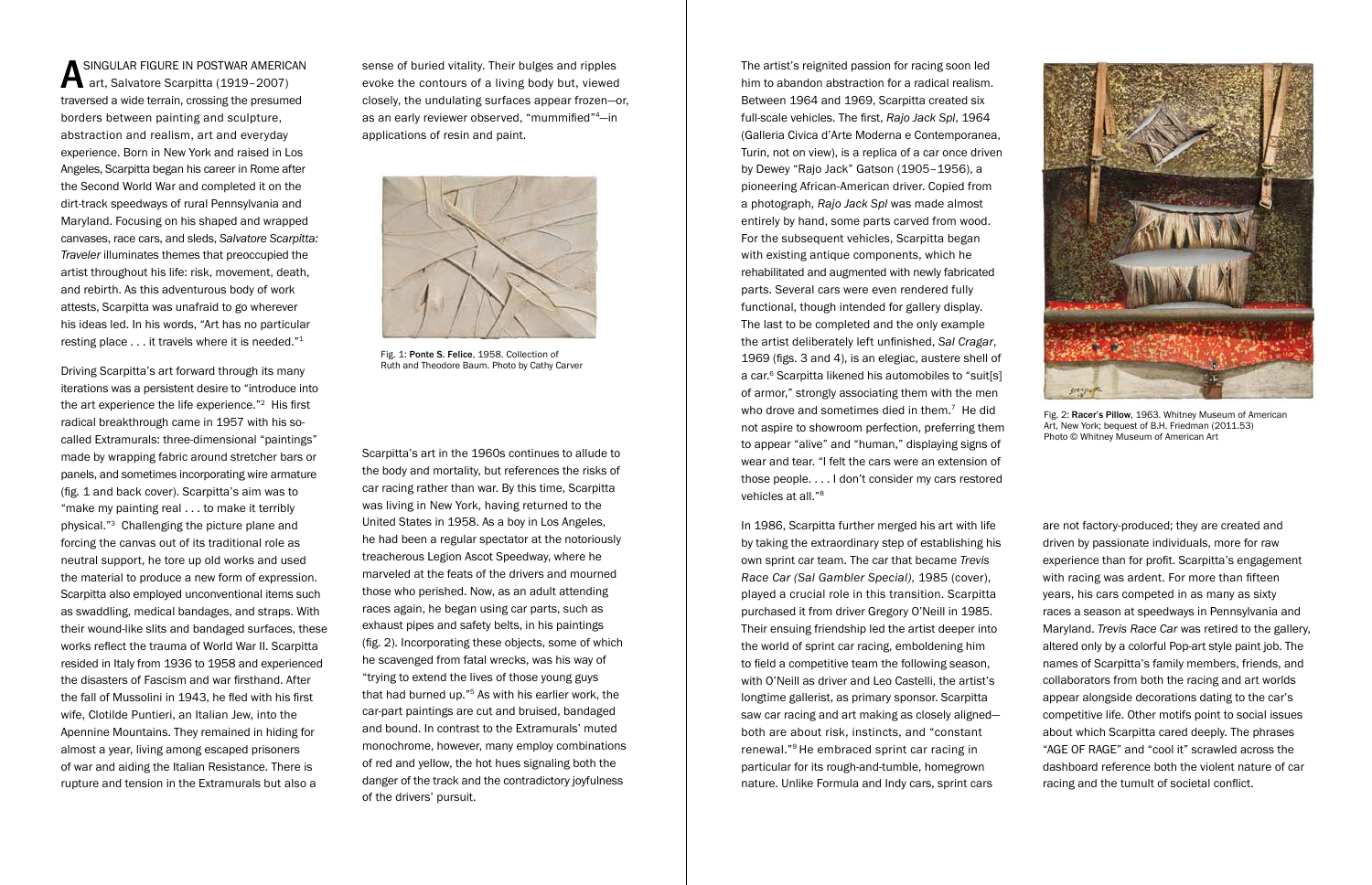

The exhibition closes with a selection of Scarpitta's sleds, works he initiated in the 1970s and returned to in later decades. A primitive means of transportation, the sled represented to the artist solitary, nomadic travel, in contrast to the roaring speed and circular motion of race car driving. The freight on such a journey, Scarpitta suggested, was human feeling: "Why wheels? Why wheels? You've been dragging your emotions around the world for 56 years. Why *drive* it? *Drag* it. That's what you're doing. So I dragged it and it was right."10 Made from objects mostly scavenged from the streets, the sleds project both a sense of human resourcefulness and vulnerability. The stretched canvases that accompany many of them (see *Snowshoe Sled*, 1974) are made from obstetrical drapes—their distinctive openings being the space through which a baby is meant to enter the world. Scarpitta's last sled, *Cot and Lock Step n. 2 Cargo,*  1989/2000 (fig. 5), also hints at a life passage. The artist completed the piece in 2000 when he discovered the remains of a roadside billboard hit by lightning, and decided to use parts of it as the sled's "cargo." The charred wood, accompanied by an empty pair of metal shoe guards, lends a funerary air to the assemblage, as if the cot were bearing a soul toward the afterlife.

In this late work, as in all his art, Scarpitta merges the real with the metaphorical. If material bits of "life's wreckage"11 were his means, the human condition was his subject matter. Art was Scarpitta's way of investigating life itself—an open kind of travel, with no fixed destination.

Melissa Ho *Assistant Curator*

*I would like to thank Stella Alba Cartaino for her tremendous generosity and dedication, which made this exhibition possible. I am also very grateful to Gregory O'Neill for his enthusiasm and support.*



Fig. 3 (opposite) and Fig. 4 (above): Sal Cragar, 1969. Hirshhorn Museum and Sculpture Garden, Washington, DC, Joseph H. Hirshhorn Bequest Fund, 2014 (14.5). Fig. 3 photo by Lee Stalsworth. Fig. 4 photo by Cathy Carver

*1 Salvatore Scarpitta quoted in Granville Greene, "Auto Motives,"*  Baltimore City Paper*, vol. 10, no. 29 (July 18–24, 1986). 2 See "Evening Magazine," televised interview with Scarpitta, 1986, transcribed from video provided by Marianne Boesky Gallery.* 

*3 "Oral history interview with Salvatore Scarpitta, 1975 January 31–February 3," Archives of American Art, Smithsonian Institution.*

*4 See George Stiles's short review of* Salvatore Scarpitta: Extramurals *(Leo Castelli Gallery, January 27–February 14, 1959) in "Gallery Previews in New York,"* Pictures on Exhibit *22, no. 5 (February 1959): 21.*

*5 Interview with Salvatore Scarpitta by Barbara Snyder, "Racing with Sal,"* Issue: A Journal for Artists*, no. 6 (Spring 1986): 24. 6 Ibid., 22.* 

*7 "Oral history interview with Salvatore Scarpitta, 1975 January 31–February 3," Archives of American Art, Smithsonian Institution.* 

*8 Snyder, 24.*

*9 Scarpitta quoted in "Quick Change,"* Open Wheel*, April 1987. A copy of this article is in the MICA Archives, Decker Library, Maryland Institute College of Art.*

*10 Scarpitta quoted in James Harithas,* Salvatore Scarpitta*, exh. cat. (Houston: Contemporary Arts Museum, 1977), n.p. 11 Interview with Salvatore Scarpitta by S. Perri, "Arte come vita,"* Carte d'Arte*, no. 4 (December 1993): 9, cited in Luigi Sansone,* Salvatore Scarpitta: Catalogue Raisonné (Milan: Mazzotta, 2005), 81.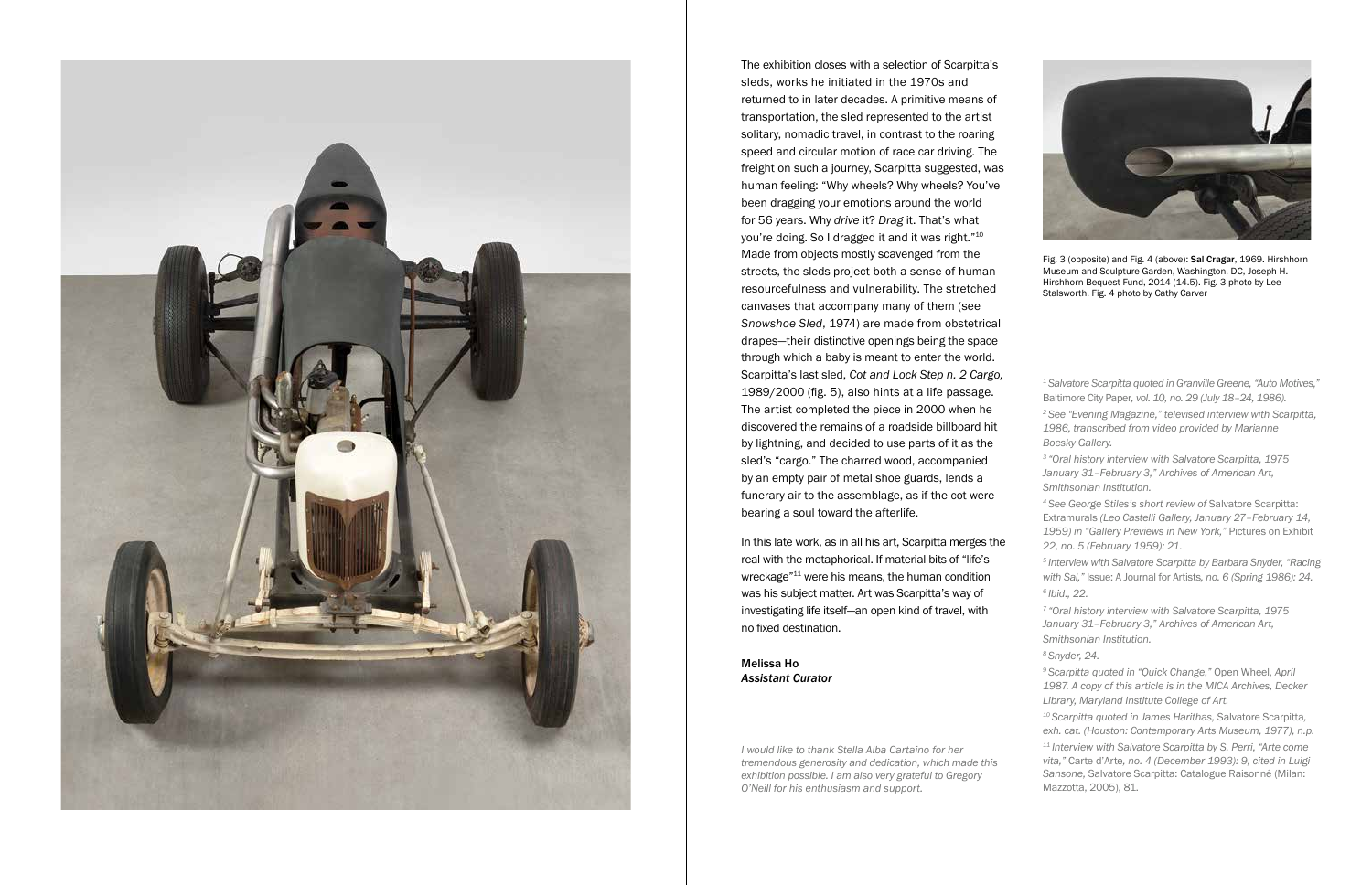Exhibition Checklist All works by Salvatore Scarpitta unless otherwise noted.

Moby Dick (Extramural-Composition n. 3), 1958 Paint, resin, sand, and charcoal on canvas 78 ⅞ x 53 ½ x 3 ½ in. (200.3 x 135.9 x 8.9 cm) Whitney Museum of American Art, New York; bequest of B. H. Friedman (2011.54)

Nikos, 1958 Resin on fabric over wood 13 ½ x 16 ¾ in. (34.3 x 42.5 cm) Collection of Nicholas Howey and Gerard Widdershoven

Ponte S. Felice, 1958 Paint and resin on fabric over wood 12 ½ x 17 in. (31.8 x 43.2 cm) Collection of Ruth and Theodore Baum

Untitled, 1958 Paint and resin on canvas over metal 67 ½ x 57 in. (171.5 x 144.8 cm) Private Collection

Facetowel Print (The Traveler), 1959, revised after 1964 Canvas, paint, resin, wood, and mixed media 49 x 39 ¼ x 5 in. (124.4 x 99.7 x 12.7 cm) Private Collection

Mas Tres, c. 1959 Paint, canvas straps, and mixed media over wood 29 ½ x 33 ½ in. (74.9 x 85.1 cm) Collection of Barbara Bertozzi Castelli

Sundial for Racing, 1962 Canvas, paint, resin, and mixed media 89 ¾ x 72 ½ x 5 ½ (228 x 184.2 x 14 cm) Krannert Art Museum and Kinkead Pavilion, University of Illinois at Urbana-Champaign Festival of Art Purchase Fund, 1965-12-1

Drummer Sergeant, 1963 Canvas straps, paint, resin, and mixed media 27 ½ x 25 ¼ x 6 in. (69.9 x 64.1 x 15.2 cm) The George Economou Collection

Racer's Pillow, 1963 Canvas, paint, resin, and mixed media 60 ⅝ x 48 ½ x 3 ¾ in. (154 x 123.2 x 9.5 cm) Whitney Museum of American Art, New York; bequest of B. H. Friedman (2011.53)

Tishamingo (for Franz Kline), 1964 Canvas, paint, and mixed media 65 x 60 x 5 in. (165.1 x 152.4 x 12.7 cm) Courtesy Luxembourg & Dayan, New York/London and Natalie Seroussi, Paris

Autoritratto con auto da corsa (Auto Collage), 1966 Paint and decals on photograph 25 ½ x 18 in. (64.8 x 45.7 cm) Private Collection

Sal Cragar, 1969 Car parts, metal, and fiberglass 46 x 138 x 70 in. (116.8 x 350.5 x 177.8 cm) Hirshhorn Museum and Sculpture Garden, Washington, DC, Joseph H. Hirshhorn Bequest Fund, 2014 (14.5)

Sled Log, 1973 Wood, canvas, resin, and mixed media 89 x 27 x 34 in. (226 x 68.6 x 86.4 cm) Private Collection

Black Sled, 1974 Wood, leather, paint, and mixed media 125 x 36 x 10 in. (317.5 x 91.4 x 25.4 cm) Collection of Stella Alba Cartaino

Snowshoe Sled, 1974 Canvas, resin, paint, wood, and leather 86 ⅝ x 95 ½ x 4 in. (220 x 242.6 x 10.2 cm) Hirshhorn Museum and Sculpture Garden, Washington, DC, Gift of the Estate of Pat M. Dandignac, 2012 (12.14)

Salvatore Scarpitta and Joan Bankemper Sal is Racer, 1985 Color photographs 35 ½ x 39 ¼ in. (90.2 x 99.7 cm), each Collection of Peter Beler

Trevis Race Car (Sal Gambler Special), 1985 Race car and paint 46 x 138 x 70 in. (116.8 x 350.5 x 177.8 cm) Hirshhorn Museum and Sculpture Garden, Washington, DC, Gift of Stella Alba Cartaino and Gregory O'Neill, 2014  $(14.6)$ 

Cot and Lock Step n. 2 Cargo, 1989/2000 Wood skis, canvas, metal, and mixed media 25 ⅞ x 143 ¾ x 37 ⅝ in. (65.7 x 365.1 x 95.6 cm) Hirshhorn Museum and Sculpture Garden, Washington, DC, Gift of Luca Patrizio DiBenedetto, 2013 (13.10)

Osoppo 44, 1990 Wood ski, canvas, metal, and mixed media 5 ⅜ x 90 x 5 ¼ in. (13.5 x 228.6 x 13.3 cm) Hirshhorn Museum and Sculpture Garden, Washington, DC, Gift of Luca Patrizio DiBenedetto, 2013 (13.14)

Fig. 5 (opposite): Cot and Lock Step n. 2 Cargo, 1989/2000, and Osoppo 44, 1990. Hirshhorn Museum and Sculpture Garden, Washington, DC, Gift of Luca Patrizio DiBenedetto, 2013 (13.10 and 13.14). Photo by Cathy Carver